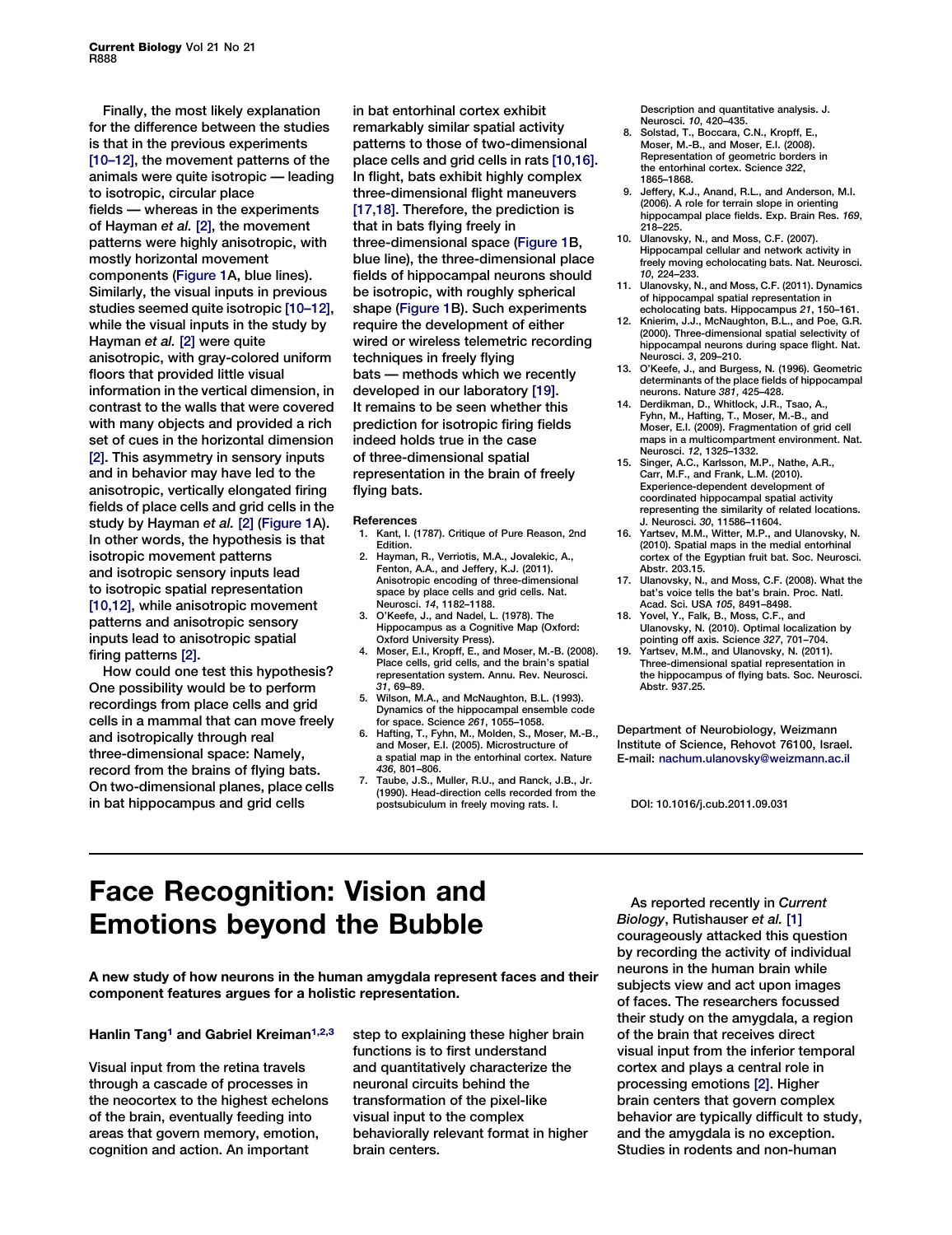**Dispatch** R889

primates can take advantage of electrophysiological techniques to monitor the activity of individual neurons, but it is not always trivial to design behavioral paradigms that tap into the rich repertoire of human emotions. Non-invasive studies of the human amygdala suffer from poor spatial and/or temporal resolution. Rutishauser et al. [\[1\]](#page-2-0) combined the best of both worlds by examining neuronal activity in epileptic patients in whom electrodes had been implanted for clinical reasons [\[3,4\]](#page-2-0). This type of recording can provide insights about human cognition at the level of individual neurons and local circuits.

Previous single unit studies have revealed that neurons in the primate amygdala (in humans and monkeys) respond to complex visual shapes, including faces and other stimuli [\[5–8\]](#page-2-0). However, it was not clear whether these responses require visual presentation of the whole stimulus, or whether certain parts or features of the stimulus are sufficient to elicit a selective response. Because the amygdala is involved in recognizing emotions, the integration of different features into a whole percept may provide clues about how emotions are processed. Rutishauser et al. [\[1\]](#page-2-0) hypothesized that the representation in the amygdala may have 'holistic' characteristics: that is, that neurons might be particularly sensitive to whole stimuli as opposed to stimulus parts. The authors used an experimental paradigm in which face images are presented through 'bubbles' such that only partial information is available to the viewer, who has to make a categorical discrimination based on the input.

What do neurons in the amygdala say about all this holistic business? Rutishauser et al. [\[1\]](#page-2-0) found that several amygdala neurons prefer whole stimuli as opposed to specific parts or features. These neurons show surprising sensitivity in their firing rate responses to small degrees of occlusion in the stimuli, suggesting a 'holistic' representation. The responses are not necessarily monotonic and often defy our intuitions. In fact, the firing activity in response to stimulus parts does not reveal any immediately obvious relationship to the responses to the whole stimuli: the authors argue that the former cannot predict

the latter. Intriguingly, in many instances, more information leads to smaller responses.

Given these puzzling observations, it is worth pondering the visual inputs to the amygdala and the degree to which the incoming information reflects features or wholes or both. Visual shape information is conveyed to the amygdala primarily through regions in inferior temporal cortex in monkeys [\[9\]](#page-2-0) (less is known about the detailed neuroanatomical connections in humans). One possibility is that the input provides information about features and is combined in the amygdala in order to interpret the emotions conveyed by the whole stimulus. This notion is consistent with the results of several neurophysiological recordings in the macaque monkey inferior temporal cortex, where neurons seem to respond to complex shapes and features (for example, [\[10–13\]](#page-2-0) among many others). Alternatively, regions of inferior temporal cortex that feed into the amygdala may contain neurons that share some properties with the ones reported by Rutishauser et al. [\[1\],](#page-2-0) such as enhanced responses to whole objects [\[14\].](#page-2-0)

It is not easy to interpret the neurophysiological responses without the aid of clear theoretical and computational models. The problem of object completion from partial information has received significant attention in the computational neuroscience literature. Object completion is relevant to the current study because the images were seen through bubbles, making object recognition from partial information a necessary step for a putative 'holistic' representation. Attractor networks show a remarkable ability to complete patterns by driving activity according to well-specified dynamical rules that guide the system from arbitrary starting points towards stored memories [\[15\].](#page-2-0)

Some authors have speculated that the neuronal responses in the hippocampus are reminiscent of the dynamical patterns described by attractor networks [\[16\].](#page-2-0) The extent to which these similarities extend to the amygdala are not clear. These attractor network models rely on massive recurrent connectivity and contrast with other computational architectures where features are combined in purely feed-forward

hierarchical fashion (for example, [\[17,18\]\)](#page-2-0). Several computational models of the ventral visual stream progressively build neurons that respond to more complex features using input from the parts represented in the previous layer [\[17–20\].](#page-2-0) It is conceivable (but far from clear) that hierarchical feature-based representations throughout the ventral visual stream encounter attractor network architectures at the highest echelons. It will be interesting and important for the field to reflect upon the type of computational principles that can give rise to the variety and non-monotonic nature of the responses reported by Rutishauser et al. [\[1\]](#page-2-0).

The computational models also highlight the difficulties inherent in definitions about wholes and parts. In the current study [\[1\],](#page-2-0) as in many other studies, there is an anthropomorphic distinction between wholes and parts. Further inspection shows that these definitions are far from trivial. Isn't a face a part of a whole individual? Or why not consider the eyes as a separate whole? Is 'F' a whole letter or is it part of the letter 'E'? Perhaps the distinction between features and wholes can be accounted for at least partly, by experience with particular combinations of features that tend to appear together in certain configurations. Simple null models may not know about 'whole objects', often work in feature spaces that are indifferent to the charm of faces and may not necessarily be able to distinguish emotions in the images. Inasmuch as these null models fail to explain the bewildering complexity and beauty of the neurophysiology in the amygdala, the current study elegantly forces us to go back and build more elaborate theories and algorithms.

One of the nice aspects of doing science is that good work can lead to more work. Thus, several questions emerge from the work of Rutishauser et al. [\[1\]](#page-2-0). As outlined above, the definition of 'wholes' and 'parts' is not trivial. It seems important to further understand the visual input to areas such as the amygdala so that we can better describe what computational properties are unique to the amygdala and which ones are